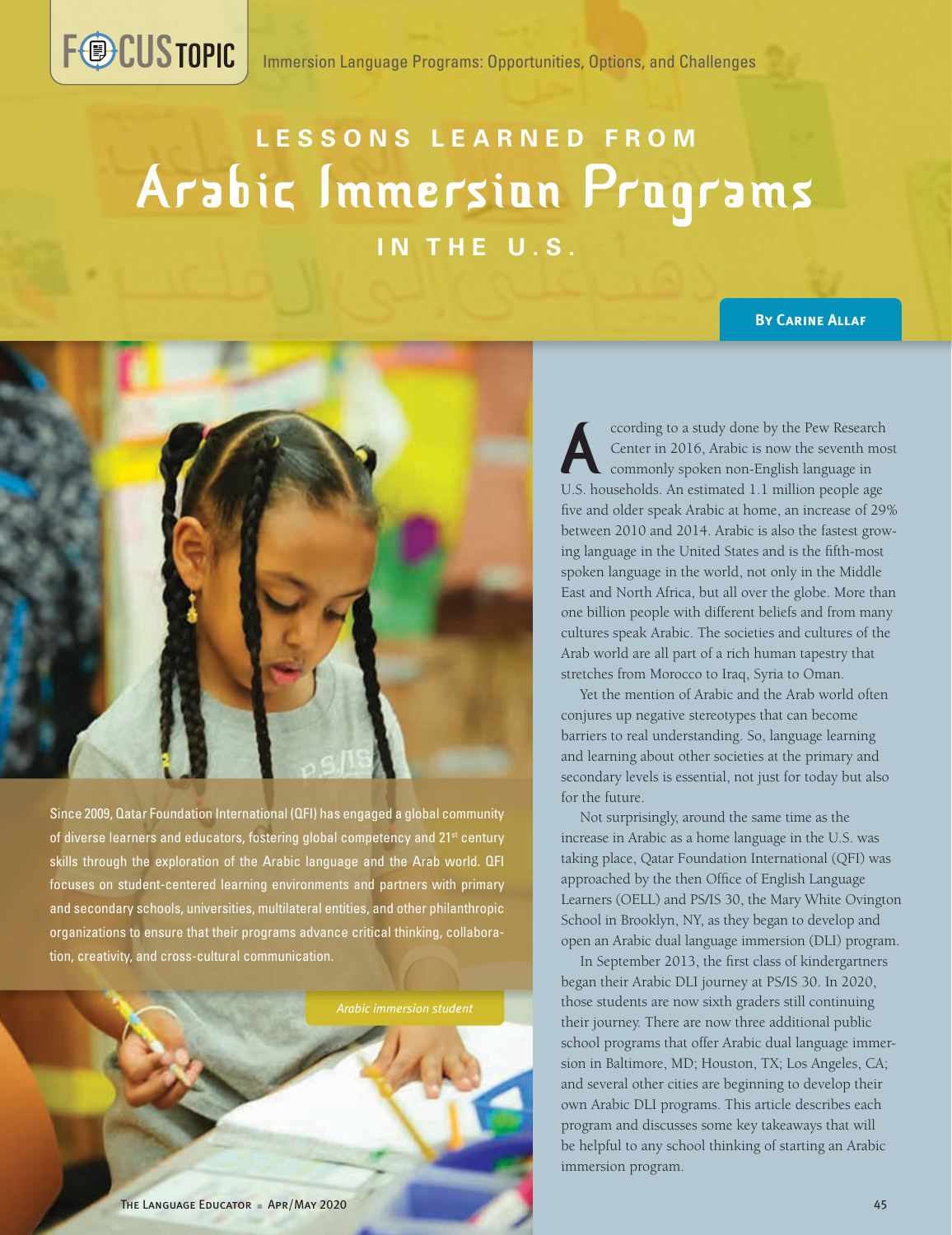# PS/IS 30

**CART LITE** 

Located in the Bay Ridge section of Brooklyn, NY, where the community of families from Yemen, Egypt, Lebanon, and Syria continues to grow, At PS/IS 30, Arabic speakers learn with their English-proficient peers so that their English skills improve while their peers learn Arabic. The principal was very enthusiastic about offering Arabic dual language immersion at the school, viewing it as an asset for all students.

PS/IS 30 is an example of a school that has tweaked its program over the years to ensure that it continued to meet the needs of its students. In 2013, its first year, one kindergarten teacher worked with the students, teaching

half of the day in Arabic and half in English. As the program grew each year to include the next grade level, it was decided that it made more sense to have one set of teachers teach only in Arabic, and another to teach only in English, in a "side-by-side model" in which students have one teacher for the Arabic portion of the day and another for the English portion of the day. Currently, the kindergarten program has one teacher who teaches in both languages, but the other grades use the side-by-side teacher model. The school now offers kindergarten through sixth grade and plans to continue to grow to the eighth grade.

PS/IS 30 is technically a two-way immersion program: one language group, in this case Arabic speakers, makes up half and



*above: An immersion classroom at AIMS below: Arabic immersion teachers at the annual summer institute*



no more than two-thirds of each classroom population, with the remaining students being English speakers. However, this is far from clear-cut as teachers argue that, even though the students came from Arabic backgrounds, they are not always fully proficient in either Arabic or English. Technically, half of the students in the Arabic DLI program are English language learners and the other half are English-proficient students. Many students from Arabic-speaking homes can be classified as heritage speakers who can speak to their parents and understand Arabic in their home environment yet are illiterate and do not have a grasp of Arabic beyond the dialect used in their home and community. This same student group may also understand English but not have sufficient grasp of the grammar and mechanics of English to be able to write fluently, have strong reading comprehension, or understand content areas that utilize more complex forms of the English language. The dual language immersion classrooms teach math, science, and Arabic language arts in Arabic.

Because of its location and student population, PS/IS 30 incorporates cultural elements in its daily schedule to provide opportunities for students from specific backgrounds to share about their own cultural group. Arabic-specific evenings and a big annual Arabic celebration are held to recognize the accomplishments of Arabic DLI students. PS/IS 30 follows New York City admissions policies that permit students from a specific attendance area to gain priority admission to the program.

# Arabic Immersion Magnet School

The Arabic Immersion Magnet School (AIMS) in Houston, TX, opened its doors in fall 2015. The first all-school Arabic immersion public school in the country, the Arabic DLI model is used throughout the school which recently received approval to go from pre-kindergarten to eighth grade. At the time of publication, the school goes to the fourth grade.

Roughly 20% of the school population self-reports as coming from an Arabic speaking background. AIMS has experimented with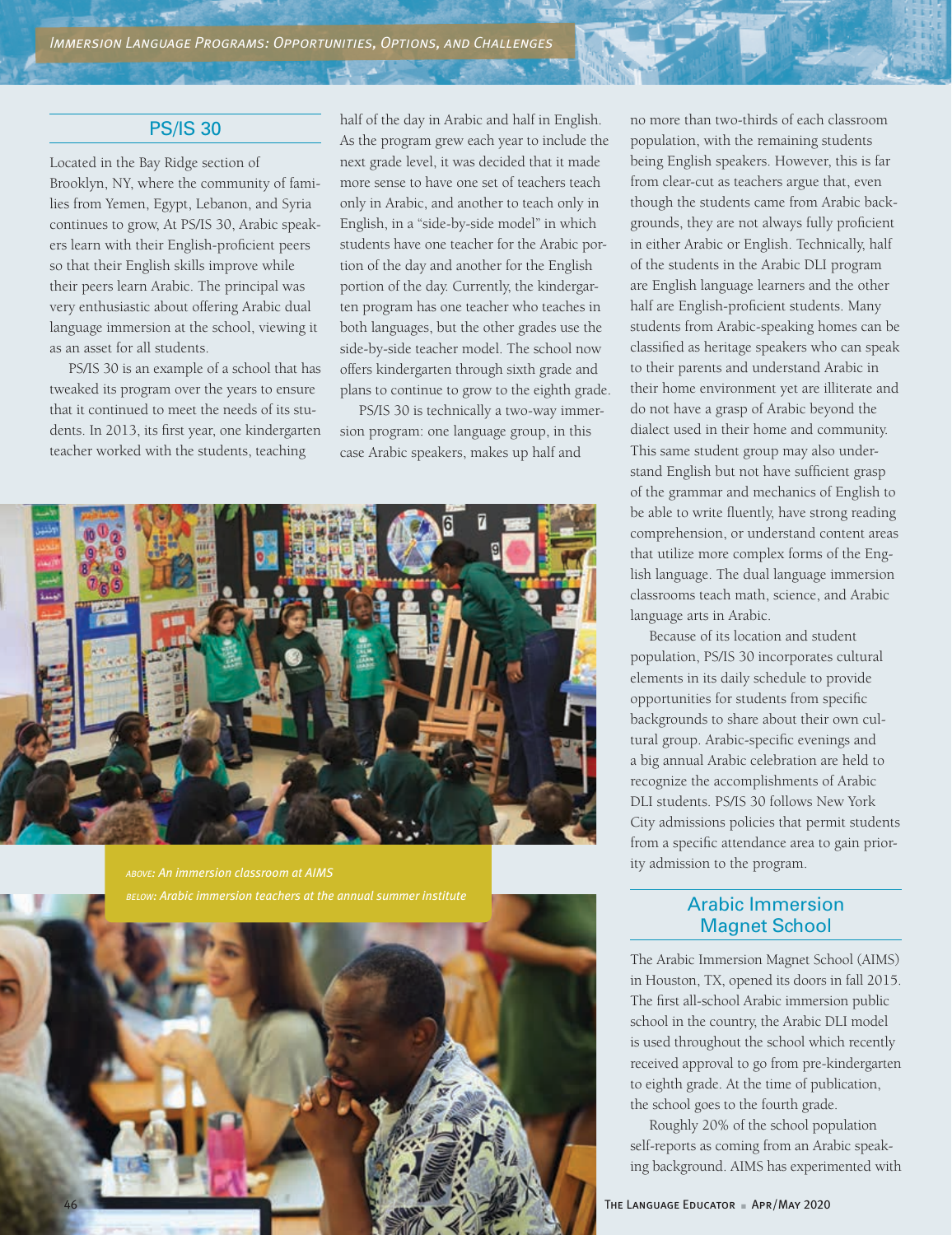# **PROGRAMS MUST BE PREPARED TO ANSWER THE OUESTION: WHY ARABIC?**

the best way to teach content areas in Arabic. Currently, social studies and English language arts are taught in English while science, math, and Arabic language arts are taught in Arabic.

In pre-kindergarten to second grade, a side-by-side teacher model is used. In third and fourth grades, a more departmentalized approach is employed. One teacher teaches English language arts in English, a second teacher teaches Arabic language arts and science in Arabic, and a third teacher teaches math in Arabic. Students also learn a traditional Arab folk dance called Dabke as part of their physical education class, and percussion in their music class. As a magnet school, admission to AIMS is lottery-based.

#### Elizabeth Learning Center

Elizabeth Learning Center in Cudahy, CA, opened its dual language program in 2016 with one kindergarten class. It now goes up to the third grade and has plans to expand through the fifth grade.

Like the program at PS/IS 30, enrollment follows Los Angeles United School District attendance policies which give admission priority to students who live within the school's attendance boundaries. This program is designed for English learners (ELs) as well as English speakers, which includes English only (EO), initial fluent English proficient (IFEP), and reclassified fluent English proficient (RFEP).

Elizabeth Learning Center does not offer separate cultural enrichments, although all three teachers incorporate various cultural elements into the teaching day. The program does not currently have any Arabic-speaking children; most of the students are from Spanish-speaking homes. As such, it is considered a one-way model, but the goal is to eventually be a two-way program. ELC's model is 70% Arabic and 30% English in kindergarten and first grade; 60% Arabic and 40% English in second grade; and then 50% Arabic and 50% English from third to fifth grade. In addition

to Arabic language arts, the students also take science, social studies, math, and PE in Arabic.

#### Baltimore International Academy

QFI also works closely with Baltimore International Academy which offers Arabic as one immersion language of several; also offered are Spanish, Chinese, Russian, and French. More than 95% of BIA students speak only English at home, which means that the majority of students do not have any background in the target language.

In kindergarten and first grade, BIA students learn to read and write in the target language only. In second grade, English language arts (ELA) is introduced as a formal subject for one hour a day. Students go to a separate teacher who specializes in ELA through the eighth grade.

BIA just opened a second school, called BIA West. Admission is via application and is lottery-based. Cultural elements are also incorporated throughout the curriculum.

# Support for Arabic Immersion

Since Arabic immersion programs are relatively new in the U.S., very few (if any) teachers entering public and public charter school programs have taught Arabic in a DLI setting. QFI responded to this by supporting professional development.

An entire network of Arabic immersion teachers now have the opportunity to meet with their counterparts twice a year. Although simply bringing teachers together is an important endeavor in building community and sharing resources organically, the time is designed based on feedback from the teachers and administrators and from external evaluators (who are DLI experts) of the immersion programs, and it builds on what is focused on from training to training.

The teachers convene twice annually once at a summer institute and a second time in the winter, as well as biennially at the International Conference on Immersion and Dual Language Education.

The first summer institute for Arabic immersion teachers in the summer of 2013 was focused on Arabic literacy training; there were two teachers. Attendees included some Arabic language teachers, some elementary school teachers by training who were native speakers of Arabic, and some who had never taught at all, let alone in Arabic or in an immersion setting.

By the 2019 summer institute, more than 30 teachers from the four QFI-supported programs were invited to attend.

Working closely with dual language experts such as Myriam Met and Dawn Samples, one constant in all trainings is the reinforcement of the principles of immersion programs and consistently ensuring that we are clearly defining what makes a program dual language immersion. Drawing and learning from other language immersion programs,we continually heard Arabicspecific questions being raised and comments such as "But Arabic is different."

We quickly realized that teachers in our community needed more Arabic-specific training, so that has been an additional focus of the professional and curriculum development over the past few years. For example, since 2017 we have been working closely with teachers to develop Arabicspecific Can-Do Statements and proficiency guidelines aligned with the ACTFL Proficiency Guidelines.

Teachers also shared that they struggle to have enough time in the day to not only adapt their content areas into Arabic, but to also think about the Arabic language and how to tie it into the content areas while also ensuring that students are progressing in the target language. Providing teachers with the time and space to work on Can-Do Statements has proven to be quite an important contribution, albeit a starting point, not only for existing programs, but also for schools that are thinking about starting or developing programs.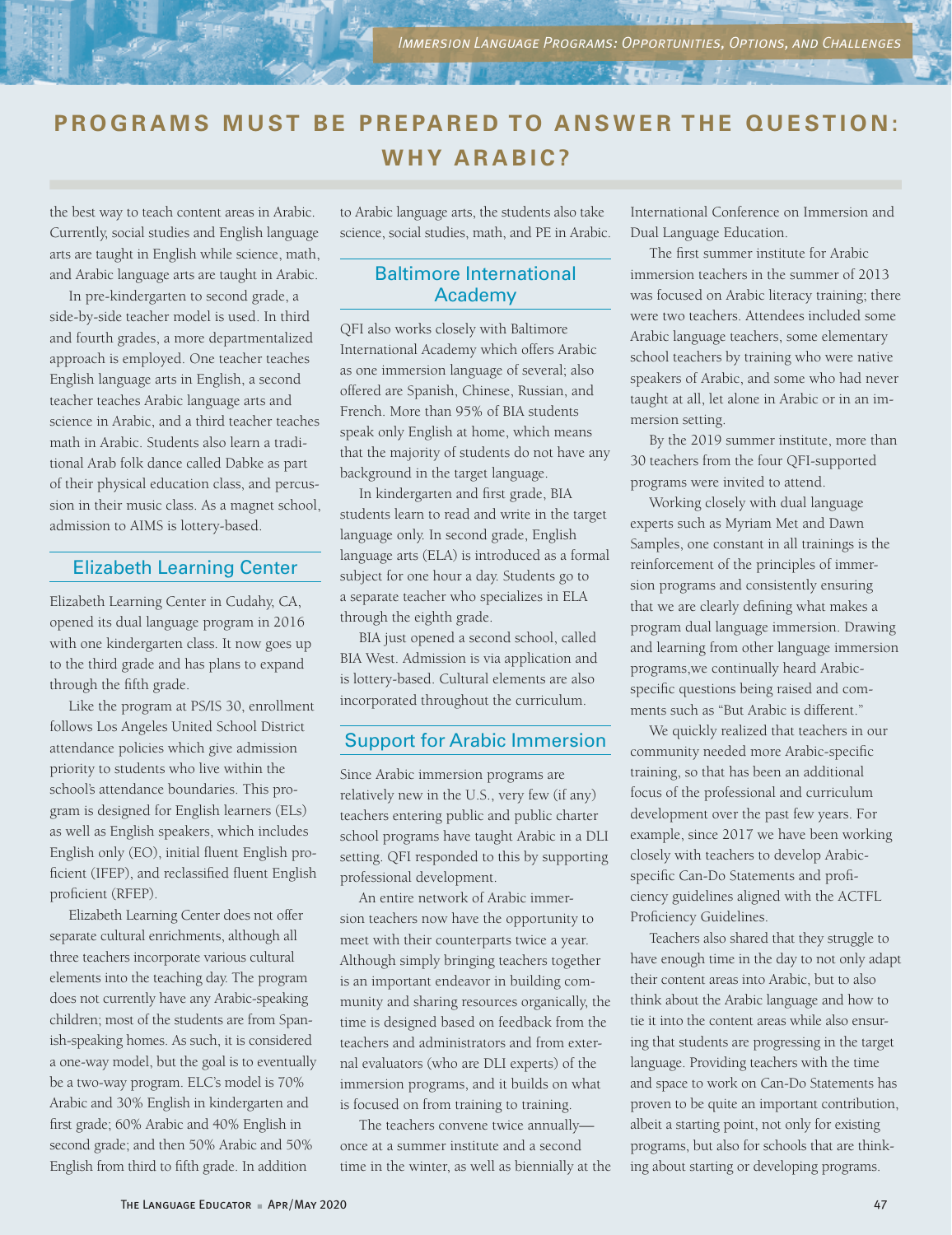#### Lessons Learned

We have made some observations and gained some key insights over the past seven years that others considering opening an Arabic immersion program may find helpful.

— **ONE** —

It is important to not view Arabic as completely different from other DLI programs but to instead leverage insights from other languages, especially those that do not use the Roman alphabet, such as Mandarin or Russian. Although we hear over and over again "But Arabic is different," it is critical to learn from other language immersion programs when making programmatic decisions and to consider how those language groups made the decisions they made. This is not to replicate these programs but rather to understand the reasoning behind those decisions and reflect on what they mean for an Arabic immersion program.

As programs have added grade levels and expanded their work, learning from other language groups has proven to be beneficial. One example of this is when PS/IS 30 was starting to think about opening its first sixth grade cohort, administrators and teachers found that visiting a middle school Mandarin program was quite helpful in identifying opportunities and challenges that they would need to think through.

#### — **TWO** —

Each program must clearly decide what content areas it will teach in the target language, taking into consideration what state testing is done and in what grades. It is detrimental to a program to change the plan mid-stream to accommodate the pressures of state testing. Two of these programs did that and this is a normal growing pain. Yet both programs realized, and test results have demonstrated, that if they stay the course and stick to the initial program design, their students will outperform their non-immersion counterparts.

Although the Arabic immersion programs are still quite young, initial state test results seem to be falling in line with national trends in other target language DLI programs. And yet, if they do not from the beginning of the

program, it is essential that administrators make a strong commitment to the integrity of the program or else other district or state pressures, like testing, may cause some administrators to reduce their support for continuing the program.

# — **THREE** —

From the outset, programs must make an active decision to teach Arabic in a communicative way that supports the various modes of communication (Interpretive, Interpersonal, and Presentational) as well as Intercultural Communication. Classrooms must support 21st century skills and global competency, be interactive, student-centered, and encourage critical thinking. Arabic should be viewed as one language that encompasses all its varieties and focus should be placed on communication and pedagogies that are based on communicative teaching. This is especially important in classrooms with students from Arabic-speaking homes as it values their existing language skills and also mimics what these students may hear in their homes, communities, or home countries.

To realize this approach and allow students to develop their communication skills more fully, the teaching of Modern Standard Arabic (MSA) and an Arabic dialect together in the classroom is encouraged. Since Arabic speakers across the Arab world function in both MSA and a dialect, it is natural and authentic for Arabic learners to be exposed to and learn to use both varieties appropriately, reflecting the integration that happens naturally by native Arabic speakers. Teachers should keep in mind how communicative tasks and functions are performed in a real-world context and strive to introduce language that is appropriate for that context.

For example, speaking to a taxi driver is done in dialect, so role-playing that involves taking a taxi in an Arab country would be done in a dialect. Formal writing is typically in MSA, so a letter to the editor about an environmental issue could be composed in MSA. It is incumbent upon teachers to model both varieties of Arabic naturally to their students, as the use of both in the Arab world is natural and seamless. The teacher is a role model of how to use the language and as such, the teacher will best

serve students by emphasizing that both MSA and dialects constitute one language and actually have a great deal in common.

# — **FOUR** —

Programs must be prepared to answer the question: Why Arabic? Every school we work with has had to respond to this question in one way or another, and many have done so eloquently and articulately. Since it is the language of the Quran, the holy book of Islam, Arabic is often seen as synonymous with the religion.

Actually, a number of other religious groups also speak Arabic, including many Christians and Jews. In fact, the largest population of Muslims is in Indonesia, a country where Arabic is not spoken. Additionally, many Arabic speakers do not themselves value the language and are confused as to why their own children, let alone others, wish to learn the language. Languages are political, after all, perhaps Arabic even more so than most. Schools must be prepared to explain why they have chosen Arabic for their dual language immersion program. Each school profiled here has its own response to this frequently asked question.

More and more cities and schools are expressing interest in starting their own Arabic immersion programs. As schools begin to consider this, we hope that they build on the work that has already been done and take advantage of the lessons learned from these four schools over the past seven years. Qatar Foundation International is committed to supporting the growth and development of Arabic DLI programs in the U.S. and beyond, and to ensuring that Arabic DLI programs flourish. Its journey of learning about the needs of these communities from administrators, teachers, families, and students has bolstered its commitment to mainstreaming the learning of Arabic and increasing knowledge about the Arab world in ways that foster greater intercultural understanding, contribute to a bilingual future, and lead to a stronger world community that recognizes the power and potential of language and language speakers.

*Carine Allaf is Senior Programs Advisor for Qatar Foundation International (QFI) in Washington, DC.*